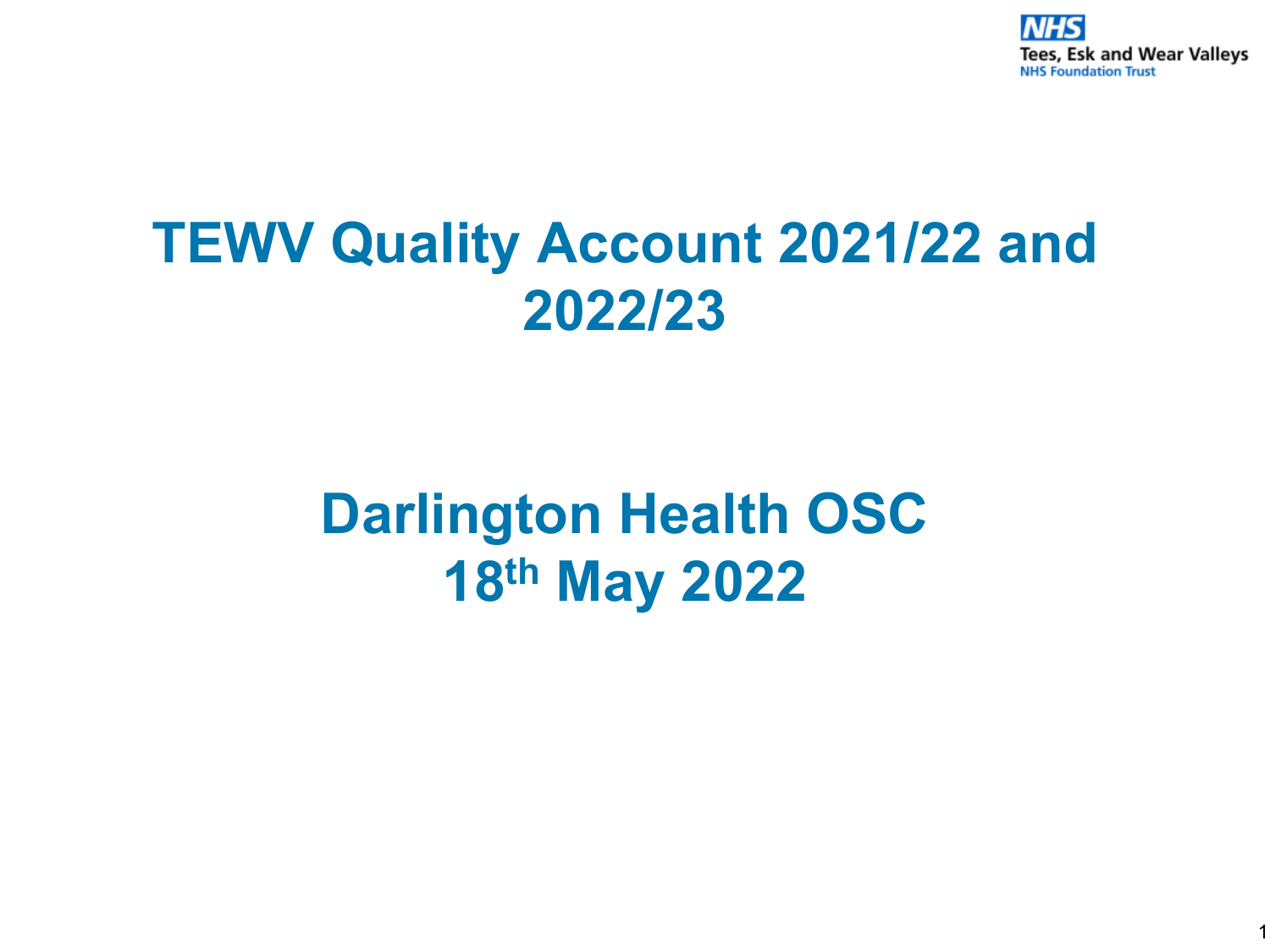

## **Purpose**

- To look back at progress made on the Quality Account improvement metrics and priorities this year
- To outline proposed quality improvement priorities for 2022/23 (to be included in the Quality Account 2021/22 document)
- To set out the probable dates for formal consultation and discuss how this Committee can best respond
- Please note that Darlington data in this presentation also includes Durham. Trust data includes County Durham, Darlington, Teesside, North Yorkshire and York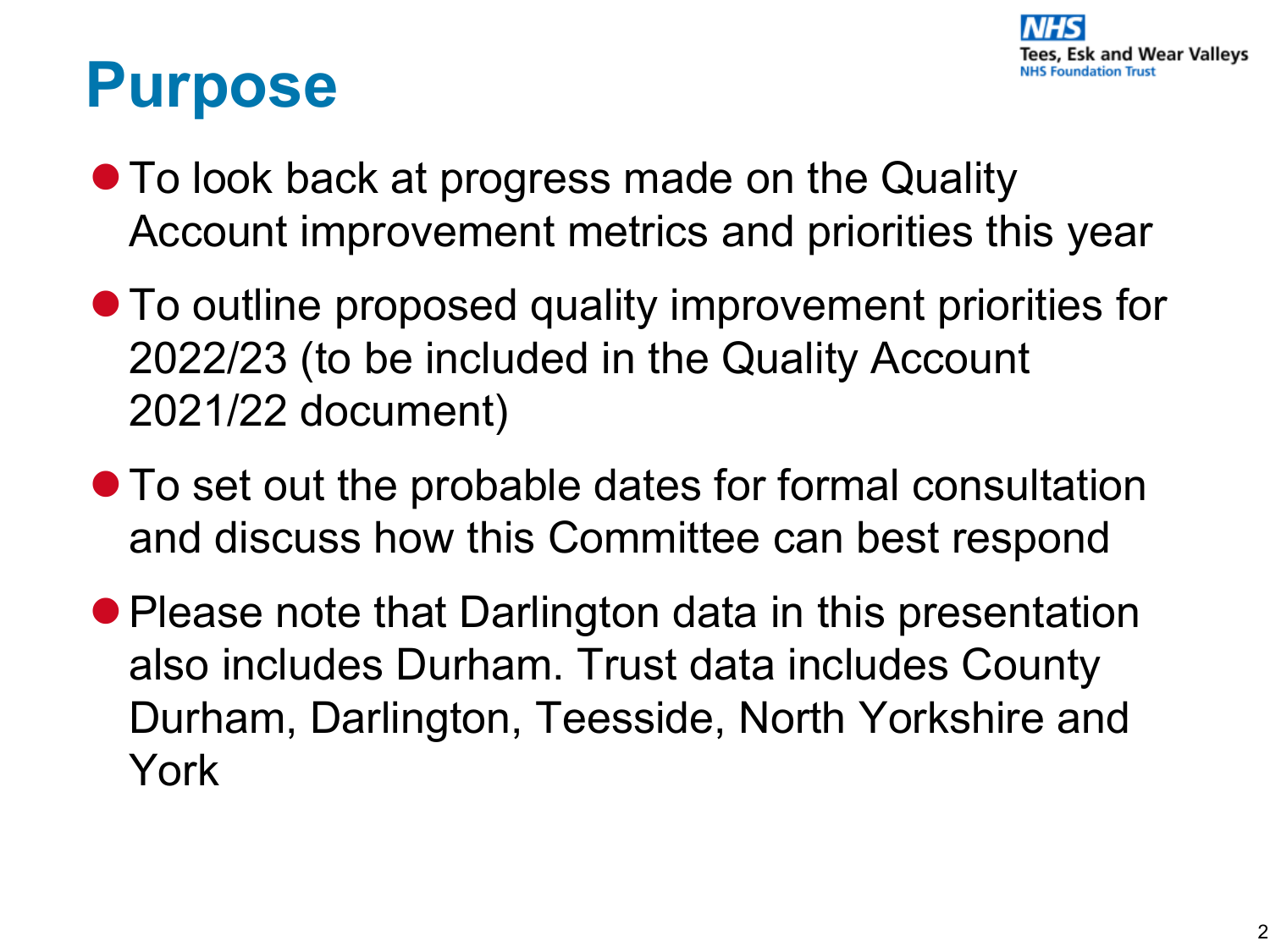# **Quality Metrics (1)**



|                                                                                                                          | <b>Quarter 4 21/22</b>         |               |                               |                         | <b>Comments</b>                                                                                                                                                                                                                                                   |        |
|--------------------------------------------------------------------------------------------------------------------------|--------------------------------|---------------|-------------------------------|-------------------------|-------------------------------------------------------------------------------------------------------------------------------------------------------------------------------------------------------------------------------------------------------------------|--------|
|                                                                                                                          | <b>Durham</b><br><b>Actual</b> | <b>Target</b> | <b>Trust</b><br><b>Actual</b> | rend<br>Ē               |                                                                                                                                                                                                                                                                   | 20/21  |
| 1: Percentage of<br>patients who<br>report 'yes,<br>always' to the<br>question 'Do you<br>feel safe on the<br>ward?'     | <b>72.48%</b>                  | 88.00%        | 65.30%                        | $\uparrow$              | This is the best position over the last five<br>years but we still remain a long way from<br>target. We are committed to improving<br>patient safety and will keep this as a<br>Quality Account priority during 2022/23                                           | 64.66% |
| 2: Number of<br>incidents of falls<br>(level 3 and<br>above) per 1000<br>occupied bed<br>days (OBDs) -<br>for inpatients | 0.06                           | 0.35          | 0.07                          | $\overline{\mathbf{V}}$ |                                                                                                                                                                                                                                                                   | 0.13   |
| 3: Number of<br>incidents of<br>physical<br>intervention/<br>restraint per<br>1000 occupied<br>bed days                  | 36.34                          | 19.25         | 37.66                         |                         | Although this metric is a long way from the<br>target, these incidents relate largely to a<br>small number of patients in our Learning<br><b>Disability Unit at Lanchester Road</b><br>Hospital. These patients are acutely unwell<br>and have very complex needs | 20.90  |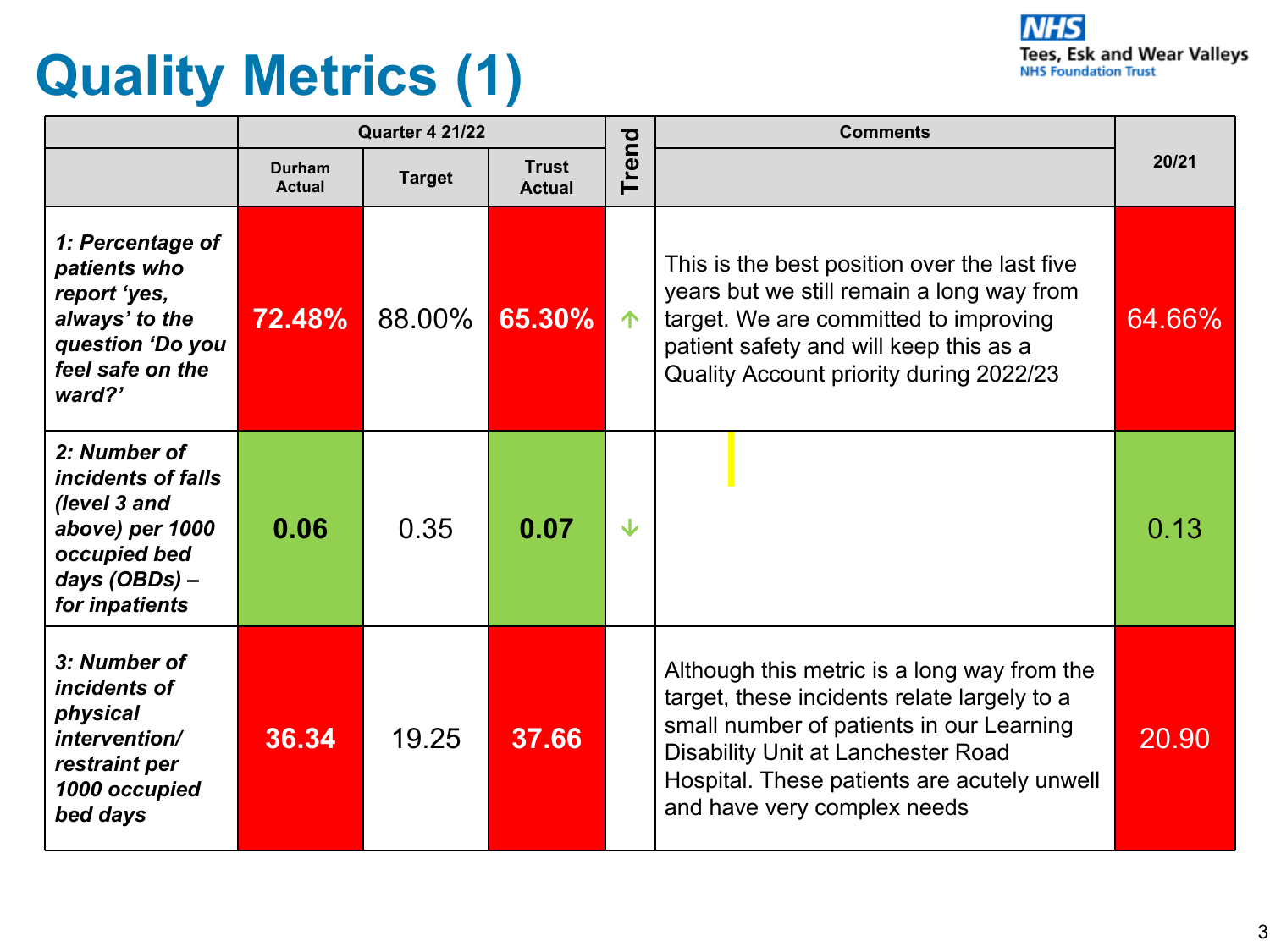## **Quality Metrics (2)**



|                                                                                                                                                                                                  | <b>Quarter 4 21/22</b>         |               |               |               | <b>Comments</b>                                                                                                                                                                                                                                                                  |       |
|--------------------------------------------------------------------------------------------------------------------------------------------------------------------------------------------------|--------------------------------|---------------|---------------|---------------|----------------------------------------------------------------------------------------------------------------------------------------------------------------------------------------------------------------------------------------------------------------------------------|-------|
|                                                                                                                                                                                                  | <b>Durham</b><br><b>Actual</b> | <b>Target</b> | <b>Actual</b> |               |                                                                                                                                                                                                                                                                                  | 20/21 |
| 4: Existing<br>percentage of<br>patients on<br>Care<br><b>Programme</b><br>Approach<br>who were<br>followed up<br>within 72<br>hours after<br>discharge<br>from<br>psychiatric<br>inpatient care | 86.46%                         | >95%          | 88.51%        | N/A           | This is a revised metric for<br>2021/22, where follow-up<br>was previously within 7<br>days. The reasons why<br>this target is not being<br>achieved are largely due<br>to difficulties in engaging<br>with the patient after<br>discharge or breakdown in<br>internal processes | N/A   |
| 5: Percentage<br>of Quality<br><b>Account</b><br>audits<br>completed                                                                                                                             | N/A                            | N/A           | N/A           | $\rightarrow$ | No Quality Account audits<br>were scheduled for<br>completion during Q4<br>2021/22                                                                                                                                                                                               | 100%  |
| <b>6: Patients</b><br>occupying a<br>bed over 90<br>days                                                                                                                                         | N/A                            | < 61          | 60            | N/A           | This is a new metric for<br>2021/22                                                                                                                                                                                                                                              | N/A   |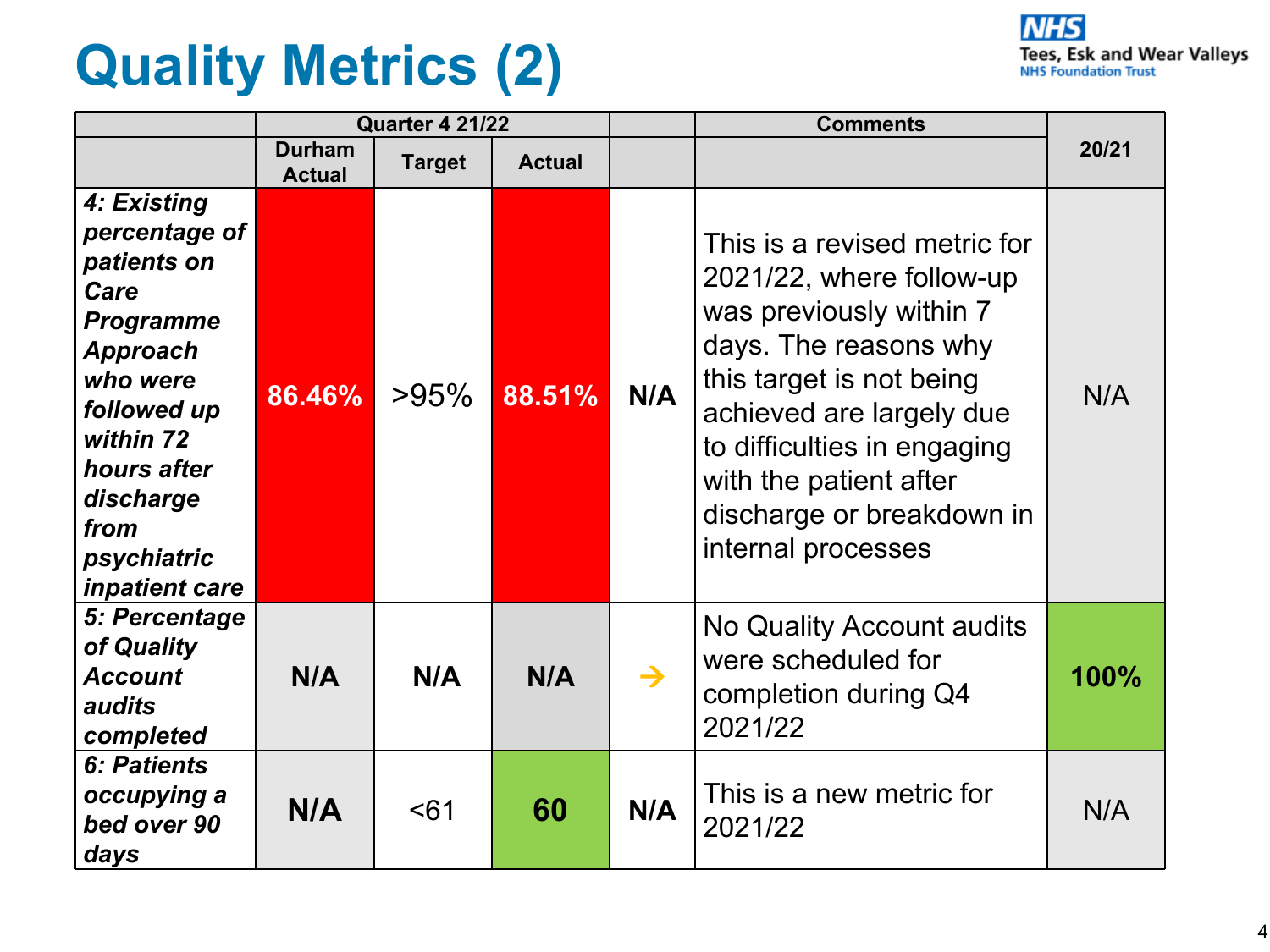## **Quality Metrics (3)**



|                                                                                                                                                      | <b>Quarter 4 21/22</b>         |               |                               |   | <b>Comments</b>                                                                                                                                                                                                                           |        |
|------------------------------------------------------------------------------------------------------------------------------------------------------|--------------------------------|---------------|-------------------------------|---|-------------------------------------------------------------------------------------------------------------------------------------------------------------------------------------------------------------------------------------------|--------|
|                                                                                                                                                      | <b>Durham</b><br><b>Actual</b> | <b>Target</b> | <b>Trust</b><br><b>Actual</b> |   |                                                                                                                                                                                                                                           | 20/21  |
| 7: Percentage<br>of patients<br>who reported<br>their overall<br>experience as<br>excellent or<br>good                                               | 93.88%                         | 94.00%        | 94.34%                        | 个 | This is the first time that the Trust<br>has achieved this target; the Durham<br>Locality is also very close to<br>achieving the target. Patient<br>Experience is one of the three goals<br>of Our Journey to Change                      | 93.21% |
| 8:Percentage<br>of patients that<br>report that<br>staff treated<br>them with<br>dignity and<br>respect                                              | 89.53%                         | 94.00%        | 89.14%                        | 个 | The results against this metric have<br>remained essentially static over the<br>past few years. Work on this is<br>underway throughout our service<br>delivery linked to the Trust values of<br>respect, compassion and<br>responsibility | 86.77% |
| 9: Percentage<br>of patients that<br>would<br>recommend<br>our service to<br>friends and<br>family if they<br>needed similar<br>care or<br>treatment | 93.00%                         | 94.00%        | 91.08%                        | 个 | There has been a consistent<br>improvement in performance against<br>this metric throughout the year, the<br>Locality is almost achieving this<br>target and has performed better than<br>other areas within the Trust                    | 91.60% |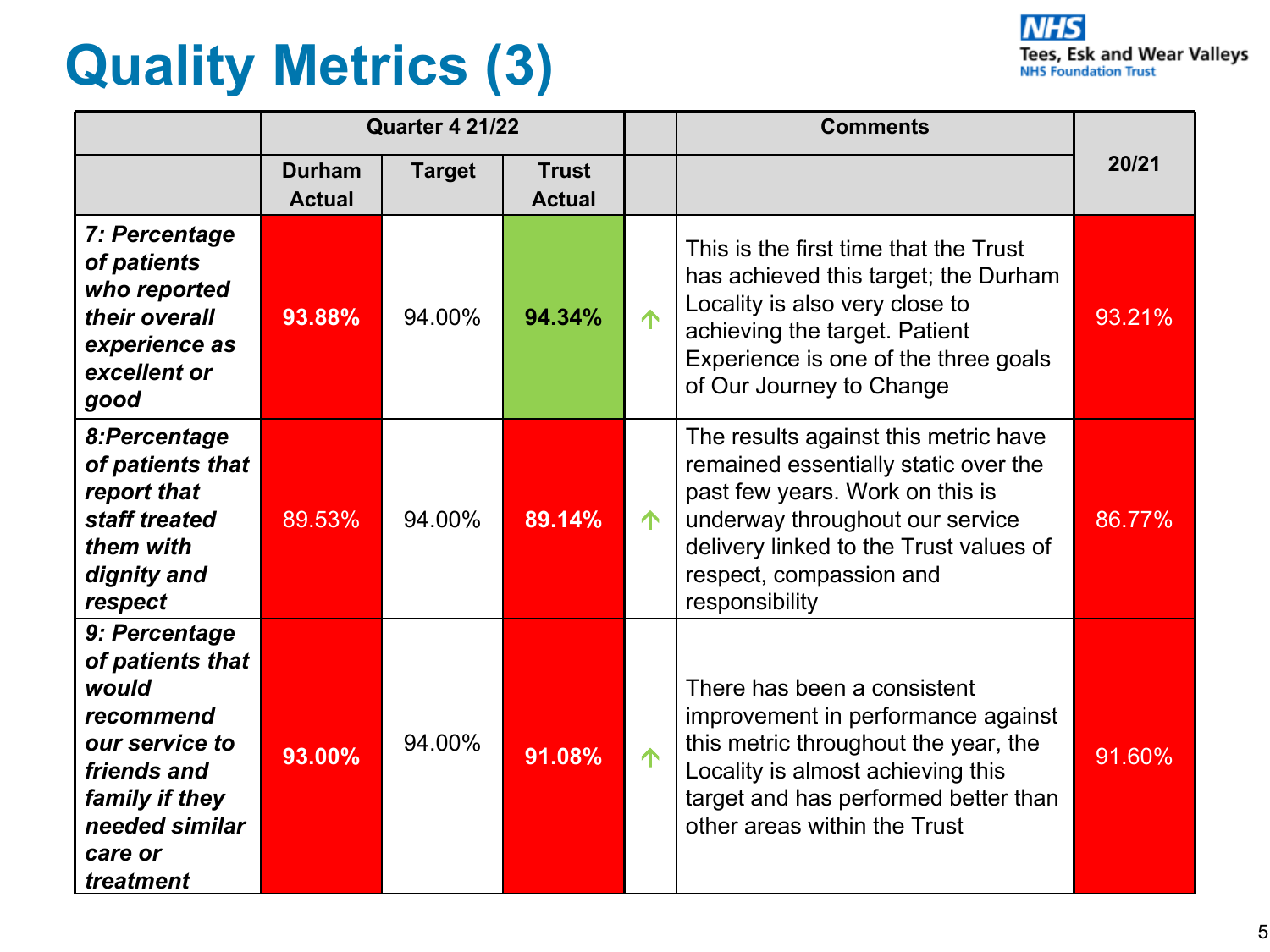# **Actions we've taken in Durham in response to the Quality Metrics**



- Developed a business case for the further roll-out of body cameras on wards
- Undertaken a robust exploration of the data and intelligence influencing the Friends and Family Test; the Patient Experience Team have worked with the locality to implement more robust governance and to set up Patient Experience Groups
- Shared key successes and learning from a review of patient safety and promoted the role of the Trust Patient Safety **Specialist**
- Gathered views of families and involved them in improving the Serious Incident Process
- Implemented a process to capture informal concerns and complaints that enabled us to identify any key themes where patients have raised issues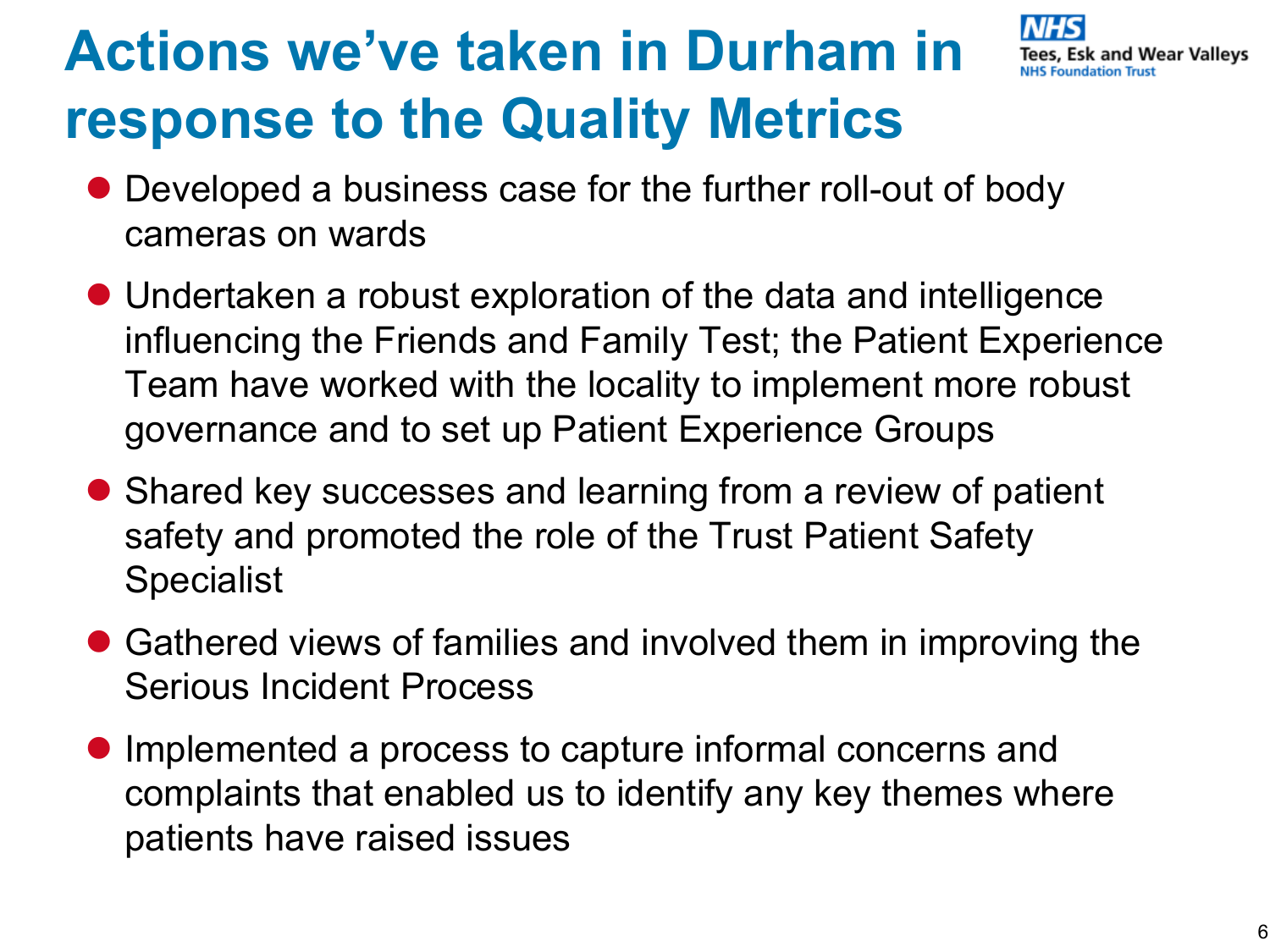

### **Quality Metrics for 2022/23**

- We are going to review the suite of metrics to align them more closely with our new quality journey
- lWe also want to align them more closely to our improvement priorities
- Some of the metrics will still be the same
- We will analyse our data in a more sophisticated way, so that we can see where things are really improving or getting worse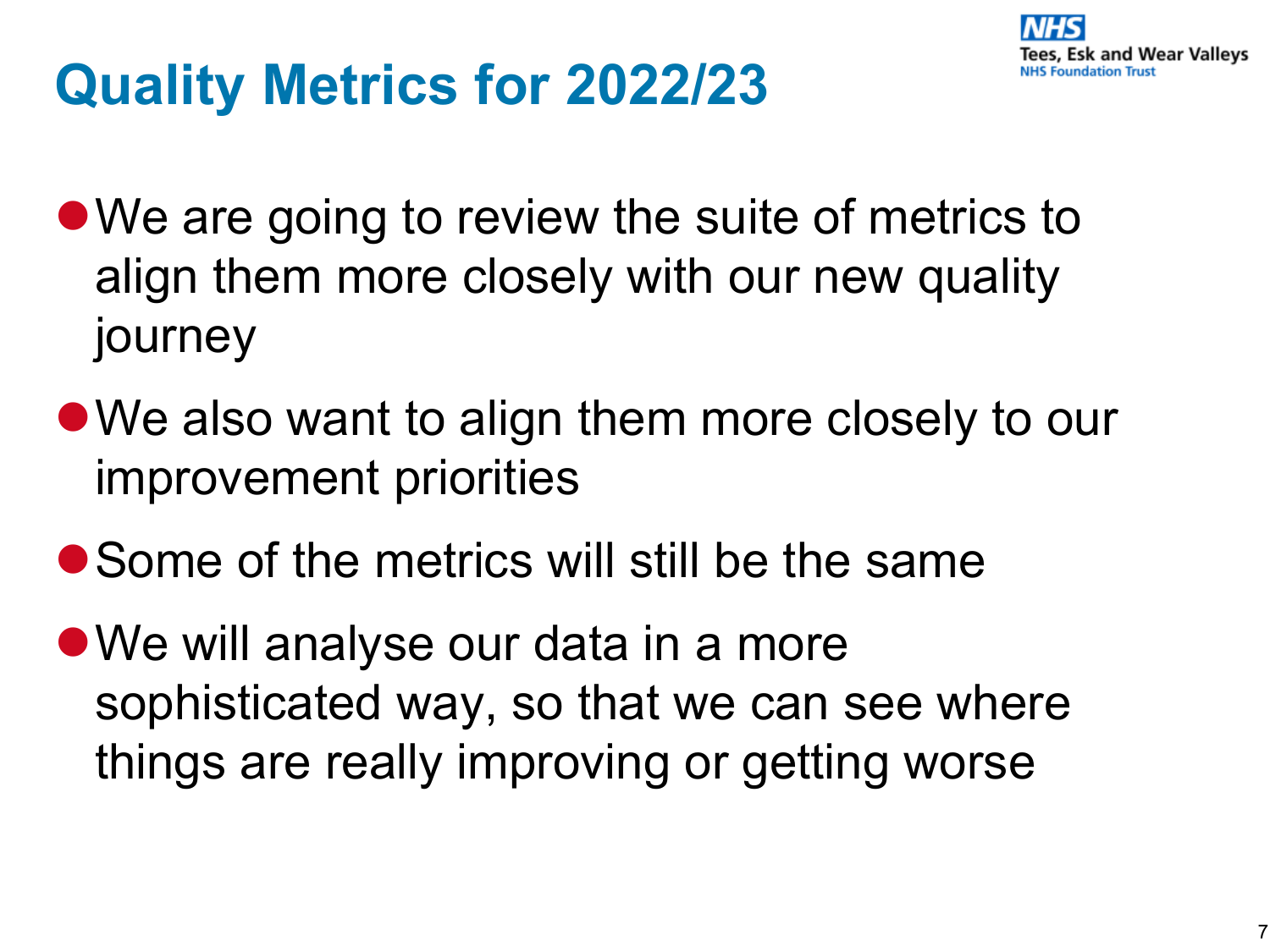

#### **Quality Account Improvement Priorities during 2021/22**

- **Improve the personalisation of Care Planning**
- Safer Care
- Compassionate Care
- 46 actions under these headlines
- **30** of the 46 were achieved or on track at the end of 2021/22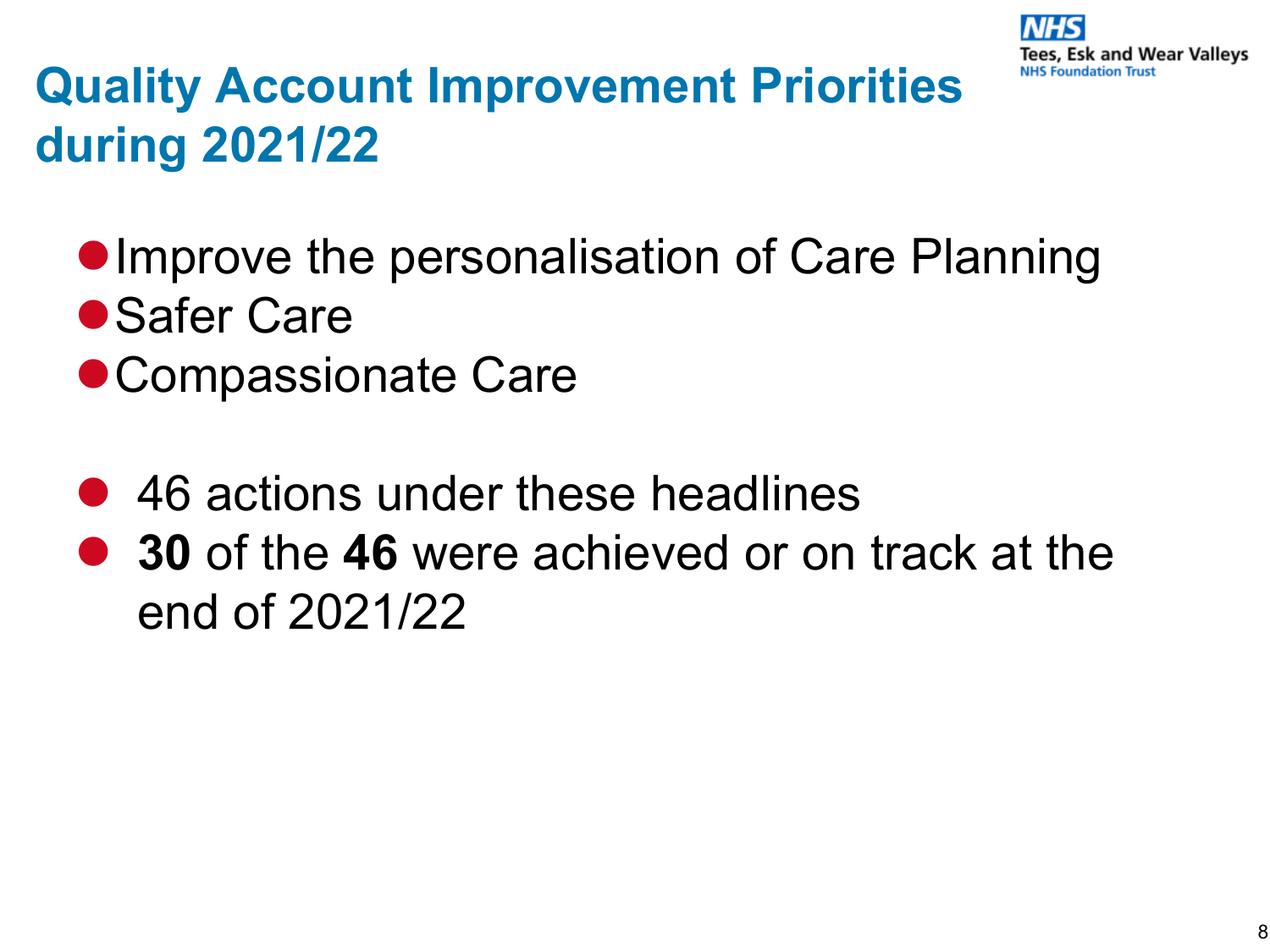

## **Reasons for delays in implementation**

#### **Covid**

- Some public events, such as conference with bereaved families to help us learn from their experiences could not be held
- Staff diverted to infection prevention control work
- Staff diverted to the vaccination programme
- Restrictions on entering wards slowed down some key "feeling safe" initiatives such as installation of sensing technology (Oxehealth)

#### • Non-Covid

• National policy changes on Care Programme Approach have meant some of our proposed actions are not relevant now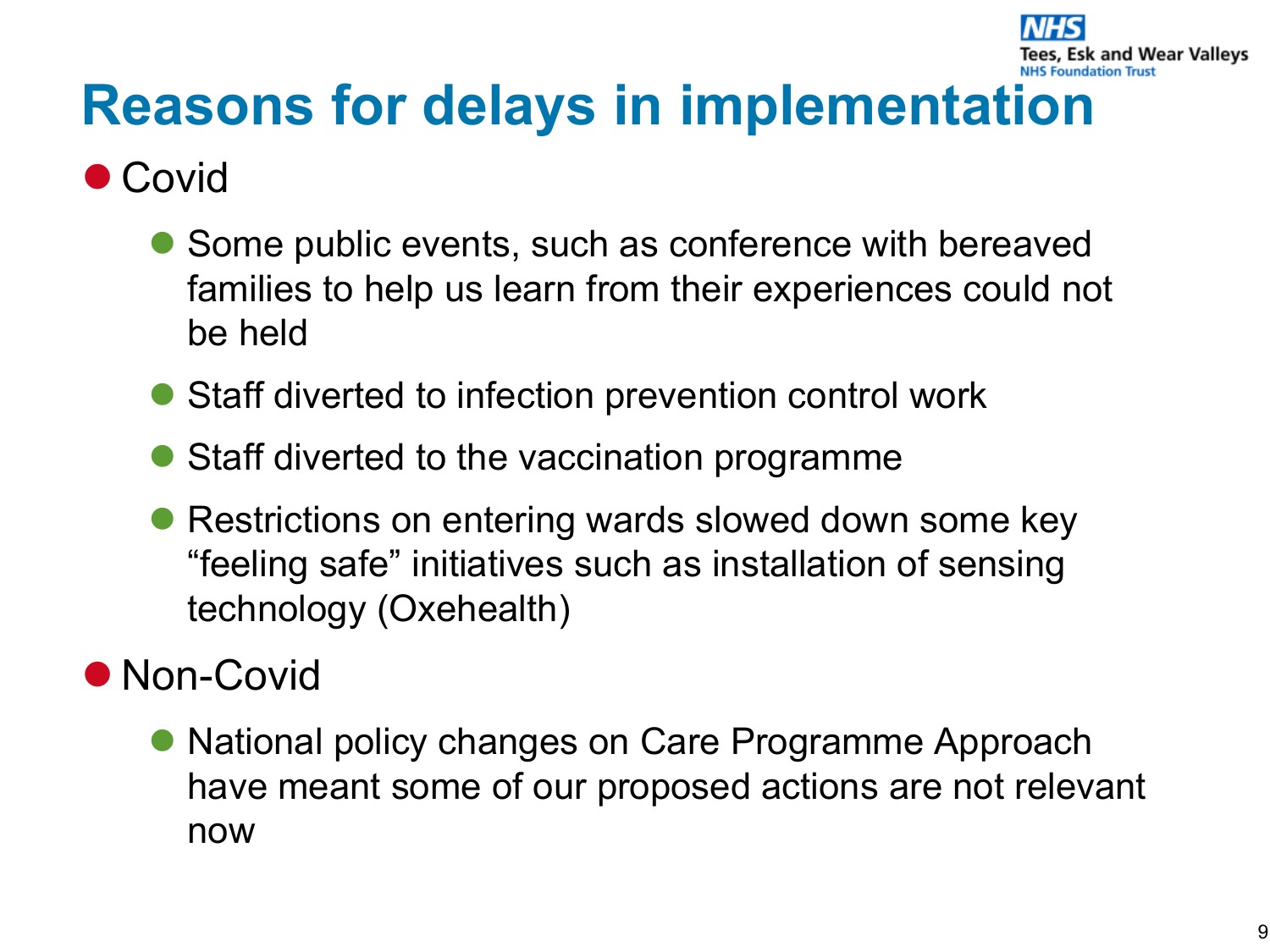

# **Priorities during 2022/23**

- **The Trust has identified the following three** priorities for the new Quality Account:
	- Care Planning
	- **Implementation of the new Patient Safety** Incident Reporting Framework **• Feeling Safe**

Detailed plans are currently being drafted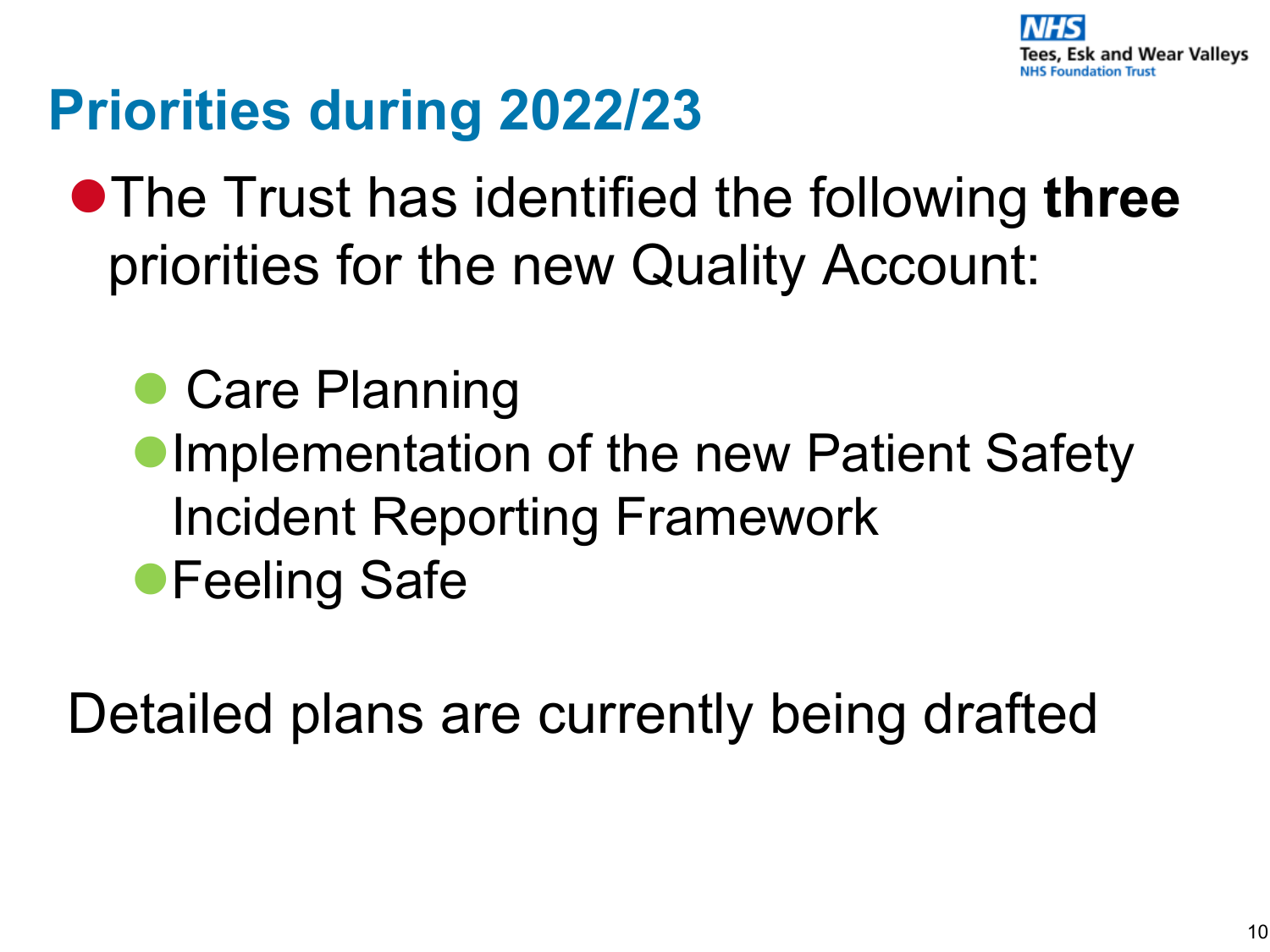# **Care Planning**



#### **Q1 22/23**

- Establish working groups linked to outputs from the Care Planning event in March 2022, all of which link to Cito implementation
- Care planning patient and carer information: review existing patient and carer information that refers to/is about care planning
- Care planning training and guidance: develop and approve package around goal setting and solution-focused approaches
- Care planning monitoring and embedding: agree metrics around care planning – to link into caseload management work
- Care planning in Secure Inpatient Services: to agree piloting of the use of DIALOG and DIALOG+ as a replacement for 'my shared pathway'
- The CPA wind-down: review everything that refers to CPA and agree how to change language and processes in line with community transformation and iThrive
- Establish Care Planning Steering Group to report into Quality and Safe and Clinical Journey Boards
- Develop goal setting training and resources to complement move to DIALOG
- Introduce DIALOG and DIALOG+ to all inpatient services to further embed individualised goal based-plans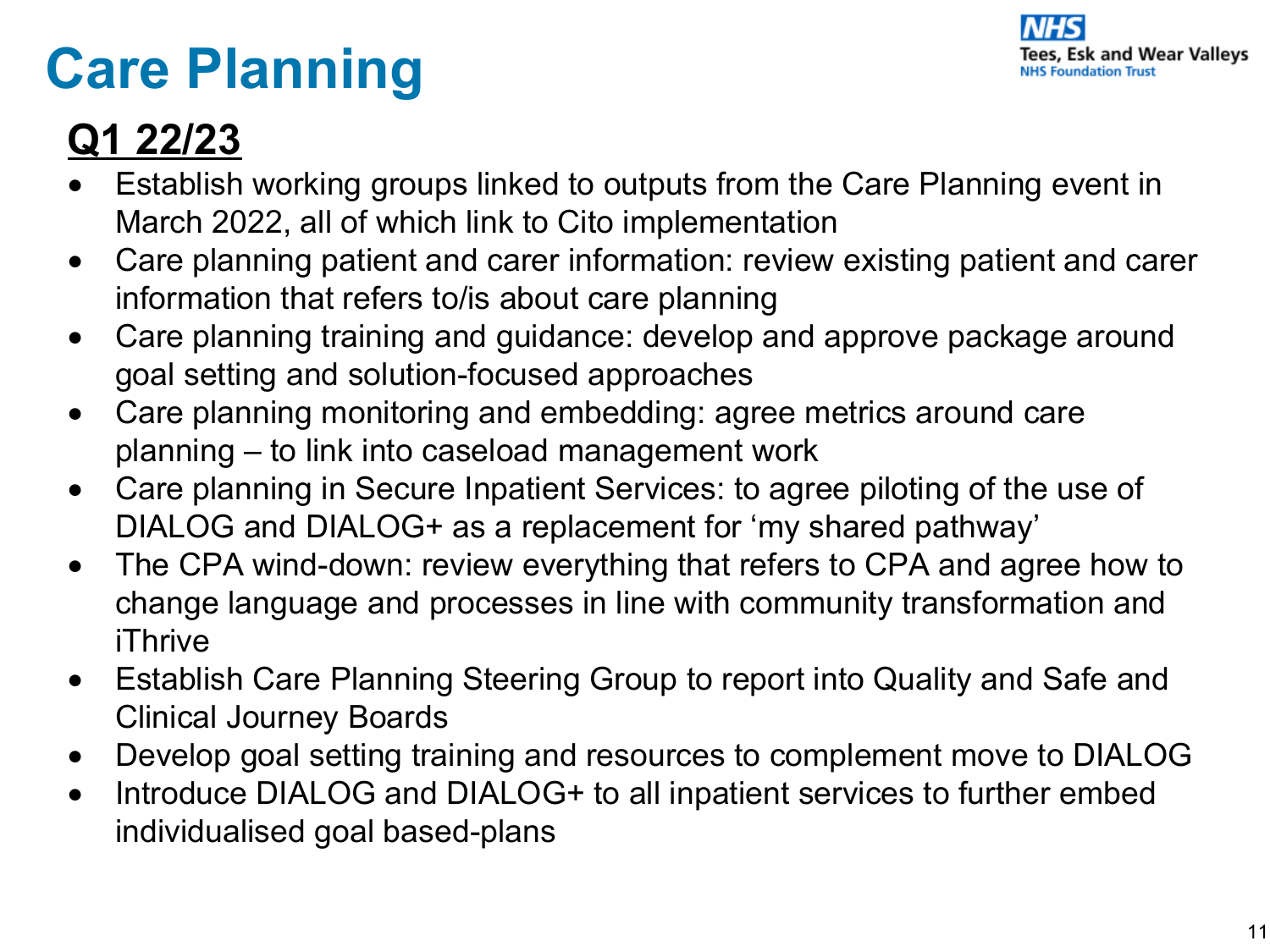

# **Care Planning (2)**

#### **Q2 22/23**

- Develop, approve and publish new patient and carer information in line with new approaches to care planning
- Deliver training on goal setting and solution-focused approaches that will further strengthen and support Cito training and guidance
- Gather data for baseline position using agreed metrics that will be transferable to Cito
- Test use of DIALOG and DIALOG+ in agreed wards within SIS
- Develop new policies and procedures in relation to CPA winding down
- Continue with inpatient work around understanding, implementation and embedding of DIALOG and DIALOG+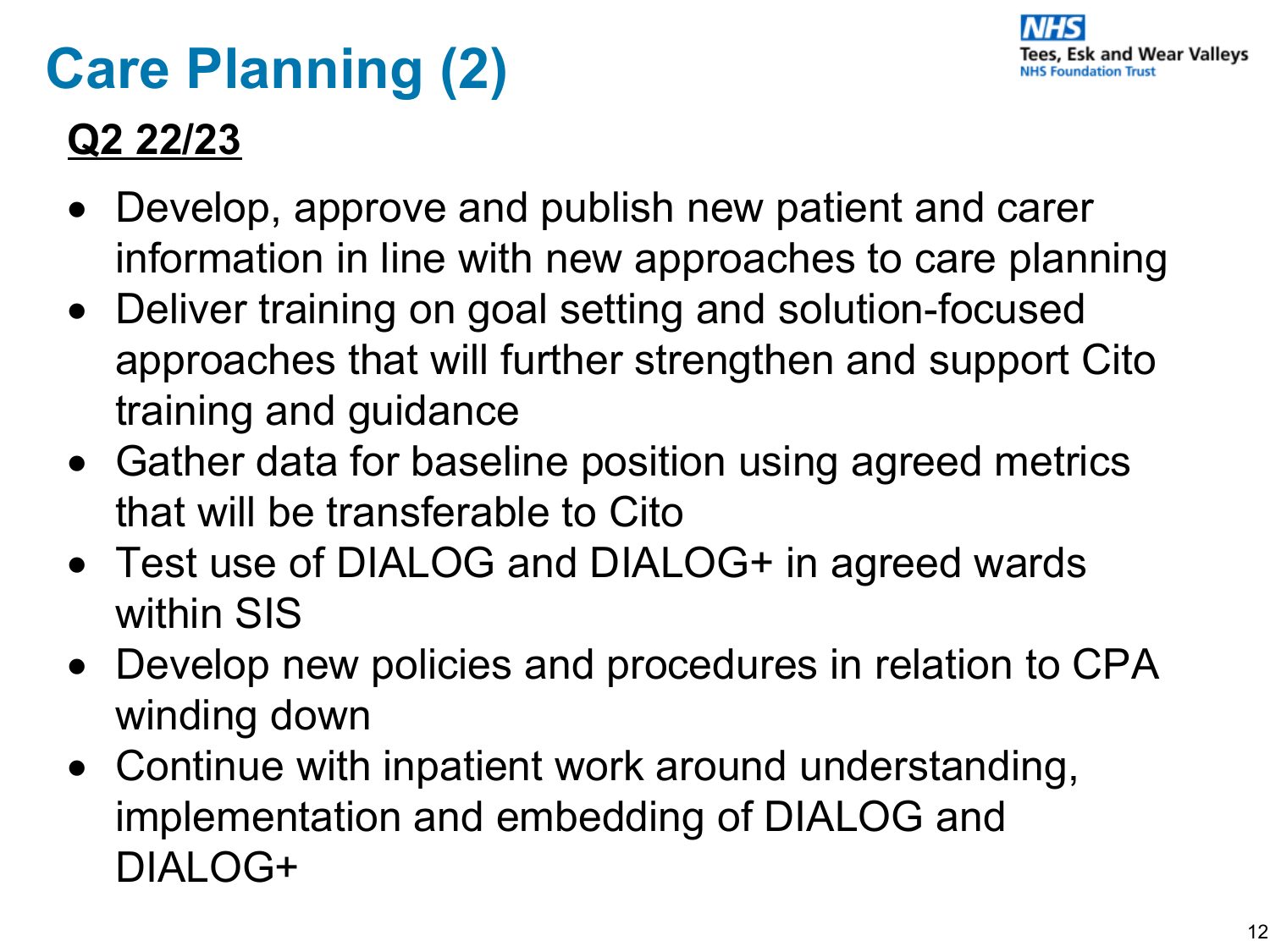# **Care Planning (3)**



#### **Q3 22/23**

- Go live of Cito: it is envisaged that much of Quarter 3 will be the supporting of staff in the use of DIALOG, DIALOG+ and individualised care planning elements of Cito (including training and guidance refining and development)
- Publish new policies and procedures in relation to care planning and new ways of working (linked to Community Mental Health Framework)
- Embed processes for gathering key care planning metrics
- Review SIS testing of DIALOG and DIALOG+ and agree next steps/roll out

#### **Q4 22/23**

- Continue with Cito support
- Next steps/roll out of DIALOG and DIALOG+ in SIS
- Continue measurement of metrics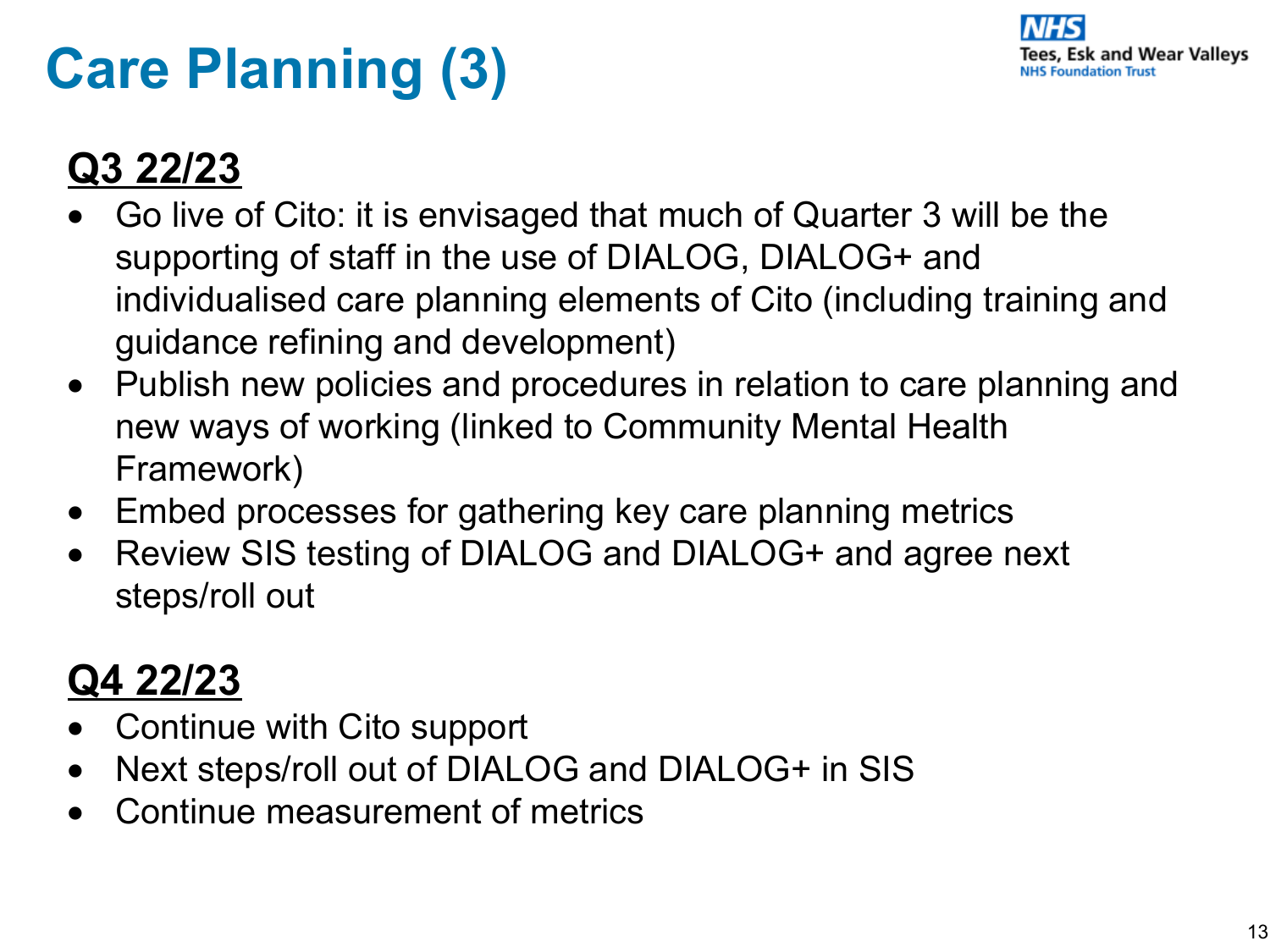

#### **Feeling Safe**

#### **In 2022/2023 we will:**

- Review the information we have available from patient surveys, incidents and complaints from adult inpatient services to identify any new emerging themes that may help inform our programme of improvement work in this area
- Increase the visibility of staff within adult inpatient areas
- Focus on reducing patient-on-patient violence through exploring further use of Information Technology solutions
- Continue to implement the Safe Wards initiative (an evidence-based tool to reduce violence and support a safe ward environment)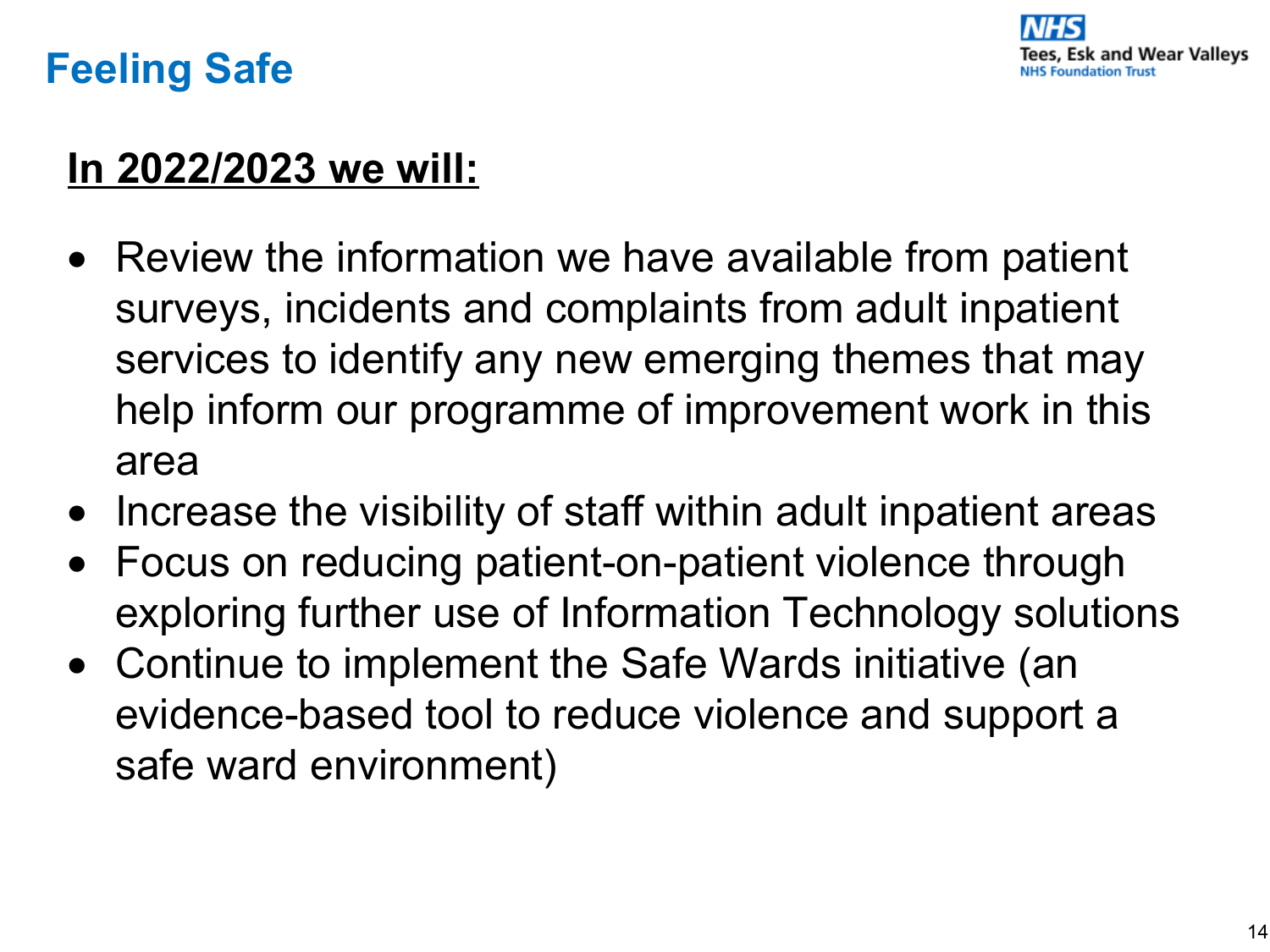#### **Implementation of the new Patient Safety Incident Reporting Framework**



#### **In 2022/2023 we will:**

- Roll out the two-part incident approval process across all areas of the Trust. This involves operational staff taking responsibility for reviewing and approving incidents that have occurred within their service before submitting centrally
- A triage process for incidents that have been categorised as moderate and serious harm to determine quickly the appropriate route for review
- Develop the daily patient safety huddle to include service staff and subject matter experts to ensure we can effectively review reported incidents in a timely way and where rapid reviews can be undertaken where appropriate that lead to immediate actions and improve safety
- A Serious Incident Review process that is robust and utilises evidencebased tools and that involve families to the level of their satisfaction
- Provide updates for staff on the duty of candour to ensure all have a full understanding
- Improve the quality and oversight of action plans
- Refresh the Terms of Reference for the Director Assurance Panels